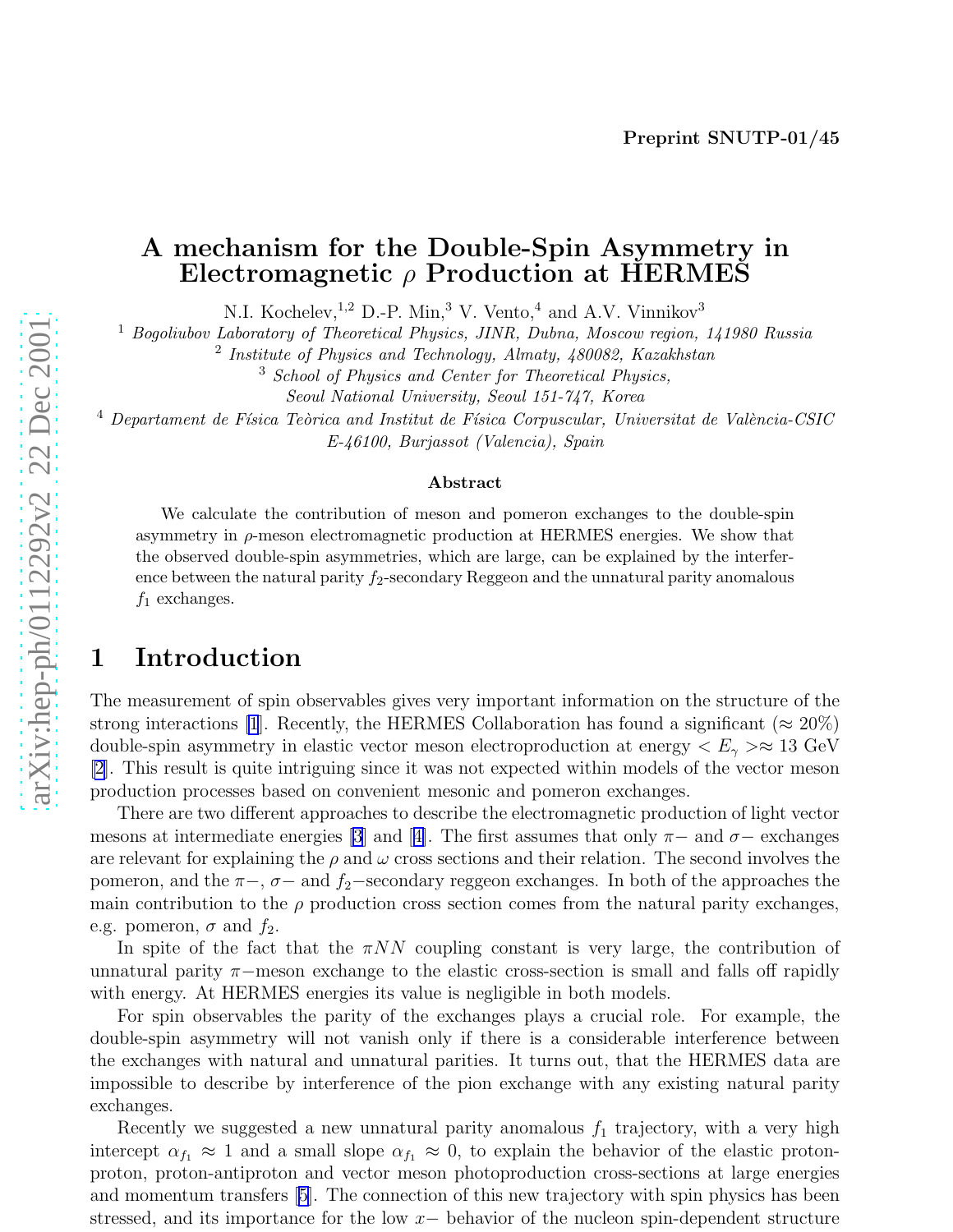<span id="page-1-0"></span>function  $g_1(x, Q^2)$  and the double spin asymmetries in diffractive reactions at large energies has been shown [\[6](#page-5-0)].

In here we analyze the contributions of the  $f_1$  exchange to the double-spin asymmetries in  $\rho$ -meson electromagnetic production at intermediate energies  $^1$ .

# 2 The pomeron,  $f_1$  and secondary Regge exchange contributions to  $\rho$ -meson production

The kinematics of the  $\rho$ -meson electromagnetic production off the nucleon is shown in Fig.1. The invariant variables of the reaction are  $s = (q+p_1)^2 = (p_V + p_2)^2$  and  $t = (q-p_V)^2 =$  $(p_1 - p_2)^2$ , where q and  $p_1$  are the momenta of the initial photon and proton,  $p_V$  and  $p_2$  are the momenta of the final  $\rho$ -meson and proton. At HERMES energies the mechanism for vector meson production is rather complicated. We will take into account the contributions to the amplituderelated to the  $t-$  channel pomeron and the anomalous  $f_1-$  exchanges [[5\]](#page-5-0), with a weak energy dependence, together with the secondary Regge  $\pi$ –,  $\sigma$ – and  $f_2$ – exchanges, which have a rather strong energy dependence  $^2$  .



Figure 1: The diagram describing  $\rho$ -meson electromagnetic production.

For the pomeron exchange we use the Donnachie-Landshoff model [\[11\]](#page-6-0). The pomeron exchange amplitude is

$$
T^{P} = 12im_{V}\beta_{P}^{2}\sqrt{\frac{3m_{V}\Gamma_{e^{+}e^{-}}}{\alpha_{em}}}\cdot\frac{(g_{\mu\nu}q^{\alpha} - g_{\nu,\alpha}p_{V}^{\mu} - g_{\mu\alpha}q^{\nu})\varepsilon_{\gamma}^{m}u\varepsilon_{V}^{\nu}}{q^{2} + t - m_{V}^{2}}\bar{u}(p_{2})\gamma_{\alpha}u(p_{1}) \times \times\left(\frac{s}{s_{P}}\right)^{\alpha_{P}(t)-1}exp\{-\frac{i\pi}{2}(\alpha_{P}(t)-1)\}F_{P}(t),
$$
\n(1)

where  $m_V$  is the mass of the  $\rho$  meson and  $\Gamma_{e^+e^-}$  is its leptonic width. The quark-pomeron coupling $\beta_P$  can be fixed from fits [[12\]](#page-6-0) to total hadron-hadron cross sections. For the mass scale $s_P = 4 \text{ GeV}^2$  one obtains  $\beta_P = 2.0 \text{ GeV}^{-1}$ . The pomeron trajectory is given by [[11\]](#page-6-0)

$$
\alpha_P(t) = 1.08 + 0.25t.\tag{2}
$$

<sup>&</sup>lt;sup>1</sup>The generalization of our model to  $\omega$  and  $\phi$ -meson production is straightforward.

<sup>&</sup>lt;sup>2</sup>We will not include the contribution from the gluonic G-pole exchange related to axial anomaly  $[8]$ . Its contribution is important at rather large  $-t \geq 1 GeV^2$ . HERMES only measures elastic vector meson production cross section at low  $-t \leq 0.6 GeV^2$ .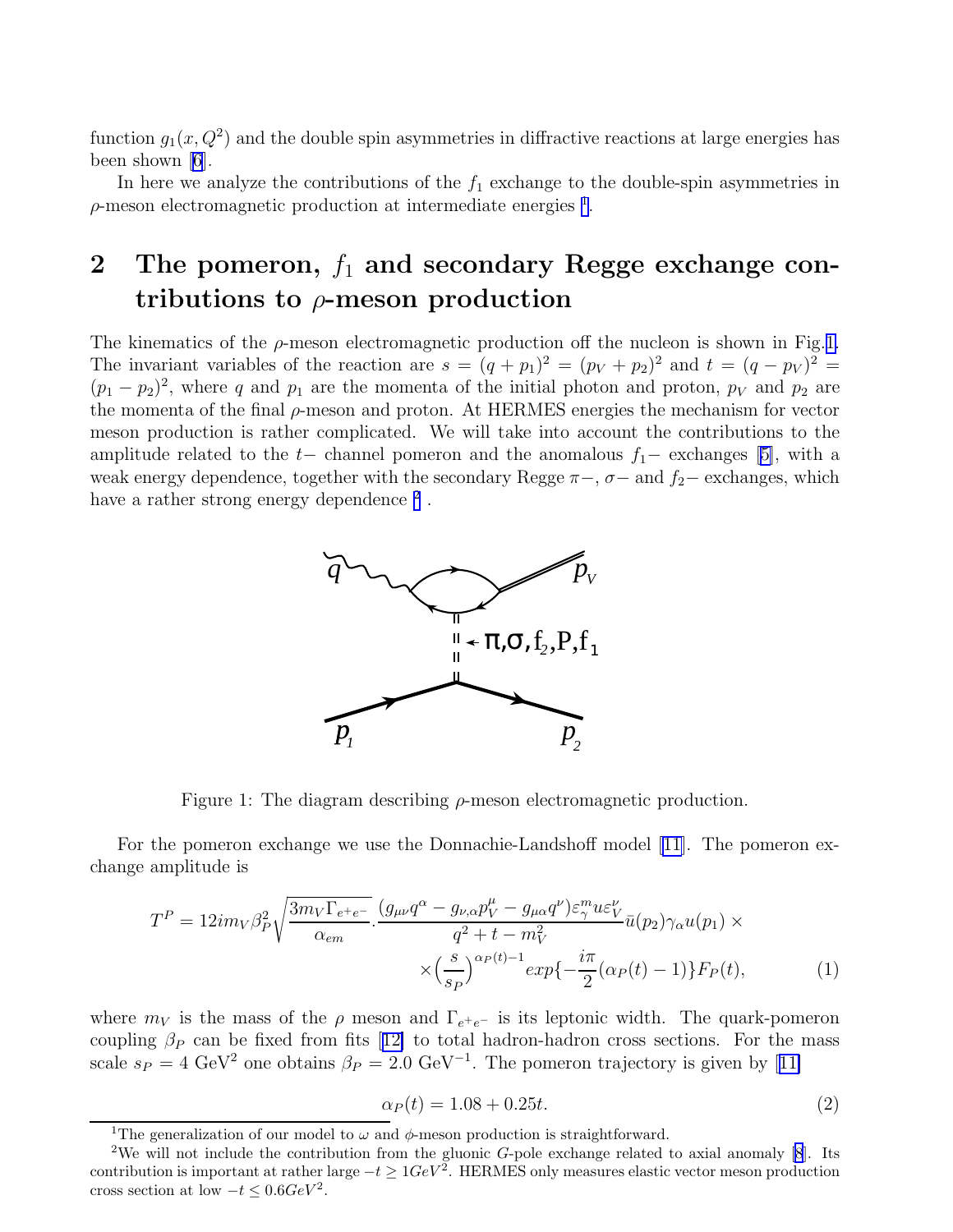<span id="page-2-0"></span>The form factor of the pomeron-NN vertex is[[11\]](#page-6-0)

$$
F_P = \frac{4m_p^2 - 2.8t}{(4m_p^2 - t)(1 - t/0.71)^2}.
$$
\n(3)

It is also necessary to include an additional factor which takes into account the nonlocality of the pomeron vertex [\[11\]](#page-6-0),

$$
\frac{2\mu_0^2}{2\mu_0^2 + m_V^2 - t},\tag{4}
$$

where  $\mu_0^2 = 1.1 \text{ GeV}^2$ . This formula was obtained under the assumption that the effective quark-quark scattering amplitude induced by the pomeron has the following form

$$
T_{Pqq} = i\beta_P^2 \bar{q}\gamma_\mu q \bar{q}\gamma_\mu q \left(\frac{s}{s_P}\right)^{\alpha_P(t)-1} \exp\{-\frac{i\pi}{2}(\alpha_P(t)-1)\},\tag{5}
$$

which is supported by the Landshoff-Nachtmann two-gluon model of the pomeron [\[13\]](#page-6-0).

Since at HERMES the energy is not very high, it is also necessary to take into account the contribution from secondary reggeons. The most important reggeons in the reaction under consideration are the  $\pi$ ,  $\sigma$  and  $f_2$ -trajectories. The usual approach to estimate their contribution to vector meson production is to fix their parameters from some low energy decay amplitudes and from fitting the total and differential elastic cross sections for vector meson production[[3\]](#page-5-0) and[[4\]](#page-5-0). Therefore the predictive power of such approaches is rather low.

To avoid this problem, we calculate the contribution from secondary Regge exchanges using only information extracted from proton-proton and proton-antiproton scattering in analogy to the Donnachie-Landshoff approach to the calculation of the pomeron contribution to vector meson production[[11\]](#page-6-0). Within our approach one determines the parameters of the secondary Regge exchanges between two quarks from the hadron-hadron cross-sections. Then by using the assumption on a nonrelativistic shape for the vector meson wave function, normalized to the leptonic decay width  $\Gamma_{e^+e^-}$ , one calculates the contribution of any exchanges to the vector meson production amplitude free of parameters.

Within this model, using the following forms for effective  $\pi$ -quark and  $\sigma$ -quark interactions

$$
L_{\pi qq} = ig_{\pi qq} \bar{q} \gamma_5 q \pi^0, \quad L_{\sigma qq} = g_{\sigma qq} \bar{q} q \sigma,
$$
\n<sup>(6)</sup>

we obtain for the amplitudes

$$
T^{\pi} = 4i\sqrt{\frac{m_V\Gamma_{\rho \to e^+e^-}}{3\alpha_{em}}} \frac{g_{\pi qq}g_{\pi NN}\epsilon_{\mu\nu\alpha\beta}q^{\alpha}p_V^{\beta}\varepsilon_{\gamma}^{\mu}\varepsilon_{V}^{\nu}}{(q^2+t-m_V^2)(t-m_{\pi}^2)}\bar{u}(p_2)\gamma_5 u(p_1)
$$
\n<sup>(7)</sup>

where  $g_{\pi qq} = 3/5 g_{\pi NN}$  is the value of the coupling of the  $\pi^0$  meson to quarks, and we use for thepion-nucleon coupling  $g_{\pi NN} = 13.28$  [[9\]](#page-5-0). The  $\pi$ -meson form factor of the nucleon is given by  $|10|$ 

$$
F_{\pi} = \frac{\Lambda_{\pi}^2 - m_{\pi}^2}{\Lambda_{\pi}^2 - t},\tag{8}
$$

with  $\Lambda = 1.05 GeV$ . For the  $\sigma$  exchange one has

$$
T^{\sigma} = 2g_{\sigma qq}g_{\sigma NN} \sqrt{\frac{3m_V \Gamma_{e^+e^-}}{\alpha_{em}} \frac{(2q_{\nu}p_{V\mu} - g_{\mu\nu}(m_V^2 - t))}{(q^2 + t - m_V^2)(t - m_{\sigma})}} \times \times \varepsilon_{\gamma}^{\mu} \varepsilon_{V}^{\nu} \bar{u}(p_2) u(p_1) R_{\sigma}(s, t) F_{\sigma}(t).
$$
\n(9)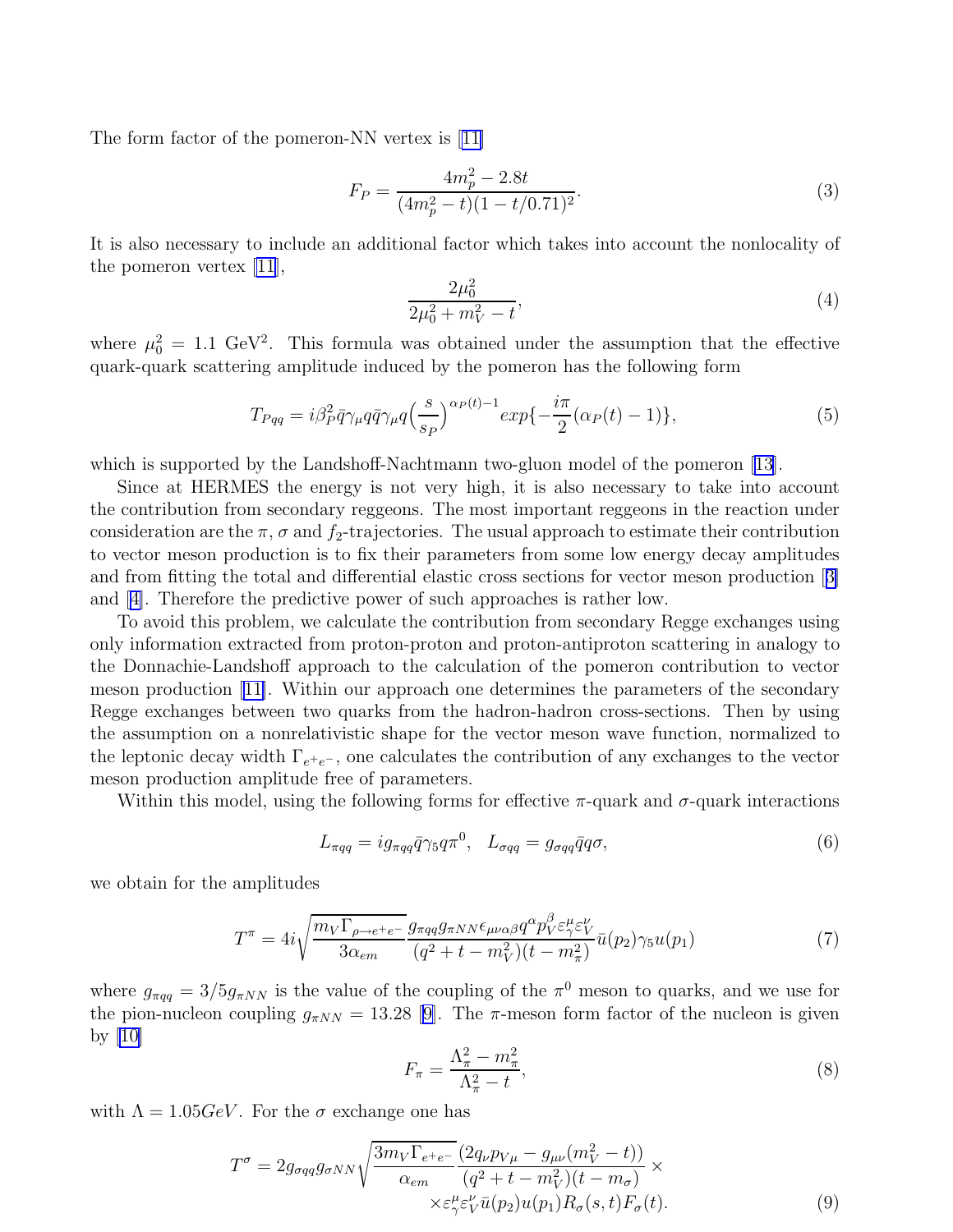The parameters of the  $\sigma$  exchange are taken from [\[10](#page-5-0)]:  $m_{\sigma}=0.55$  GeV,  $g_{\sigma qq} = 1/3g_{\sigma NN}$ ,  $g_{\sigma NN}$  $= 10.2$ ,

$$
F_{\sigma}(t) = \frac{\Lambda_{\sigma}^2 - m_{\sigma}^2}{\Lambda_{\sigma}^2 - t},\tag{10}
$$

with $\Lambda_{\sigma} = 2.0 GeV^2$ . In [\(7](#page-2-0)) and [\(9\)](#page-2-0) the Regge factor  $R_{\pi,\sigma}(s,t)$  is [[7\]](#page-5-0)

$$
R(s,t) = \left(\frac{s}{s_0}\right)^{\alpha(t)} \Gamma(1-\alpha(t)) \frac{1+e^{-i\pi\alpha(t)}}{2},\tag{11}
$$

where  $s_0 = 1 GeV^2$  and  $\alpha(t)$  is the mesonic Regge trajectory

$$
\alpha(t)_{\pi,\sigma} = \alpha'(t - m_{\pi,\sigma}^2),\tag{12}
$$

with slope  $\alpha' \approx 0.9 GeV^{-2}$ .

We will assume with refs. [\[4](#page-5-0)] and [\[12](#page-6-0)] that the coupling of  $f_2$  to the quarks has the same formas that of the pomeron ([5\)](#page-2-0). Therefore the formula for the  $f_2$  amplitude is similar to [\(1](#page-1-0)) changing the parameters to :  $\beta_R = 3.5 \text{ GeV}^{-1}$ ,  $s_0 = 1 \text{ GeV}^2$ , and the trajectory is now  $\alpha_R(t) = 0.55 + 0.9t$ . The values of parameters have been obtained from a fit to the total hadron-hadroncross-sections [[12\]](#page-6-0).

In a similar manner one can obtain the unnatural parity  $f_1$ −trajectory contribution to the  $\rho$ -meson production amplitude. The  $f_1$  interaction with the quarks is

$$
L_{f_1qq} = ig_{f_1qq}\bar{q}\gamma_\mu\gamma_5q.\tag{13}
$$

By using this coupling we have for the amplitude,

$$
T^{f_1} = 4im_Vg_{f_1qq}g_{f_1NN}\sqrt{\frac{3m_V\Gamma_{e^+e^-}}{\alpha_{em}}}\frac{\epsilon_{\mu\nu\alpha\beta}q^{\beta}\varepsilon_{\gamma}^{\mu}\varepsilon_{V}^{\nu}\bar{u}(p_2)\gamma_5\gamma_{\delta}u(p_1)}{(q^2+t-m_V^2)(t-m_{f_1}^2)} \times \times(-g^{\alpha\delta}+(q-p_V)^{\alpha}(q-p_V)^{\delta}/m_{f_1})F_{f_1}(t).
$$
\n(14)

In (14) the coupling of  $f_1$  to the quarks,  $g_{f_1qq} = g_{f_1NN} = 2.5$ , is fixed by using a constituent quark model and the result of the analysis of the proton spin problem within  $f_1$  anomalous exchange model[[5\]](#page-5-0). The form factor is given by

$$
F_{f_1}(t) = \frac{1}{(1 - t/m_{f_1}^2)^2},\tag{15}
$$

with  $m_{f_1} = 1.285 \text{GeV}$ .

#### 3 The double-spin asymmetry

The result of the calculation of  $\pi$ -,  $\sigma$ -,  $f_2$ -,  $f_1$ - contributions to the total elastic  $\rho$  photoproduction cross-section as a function of the photon energy

$$
\sigma_{\pi,\sigma,f_2,f_1,P} = \frac{1}{64\pi s|p_{cm}|^2} \int dt |M_{\pi,\sigma,f_2,f_1,P}|^2 \tag{16}
$$

are shown in Fig.([2\)](#page-4-0). Our model describes the experimental data well without tuning the parameters. It is evident that for HERMES kinematics,  $E_{\gamma} \approx 10 \div 18 \text{GeV}$  [\[2](#page-5-0)], the main contribution to the cross section comes from the pomeron and  $f_2$  exchange and the contributions from  $\pi$  and  $\sigma$  exchanges are very small and therefore can be neglected. The contribution of the  $f_1$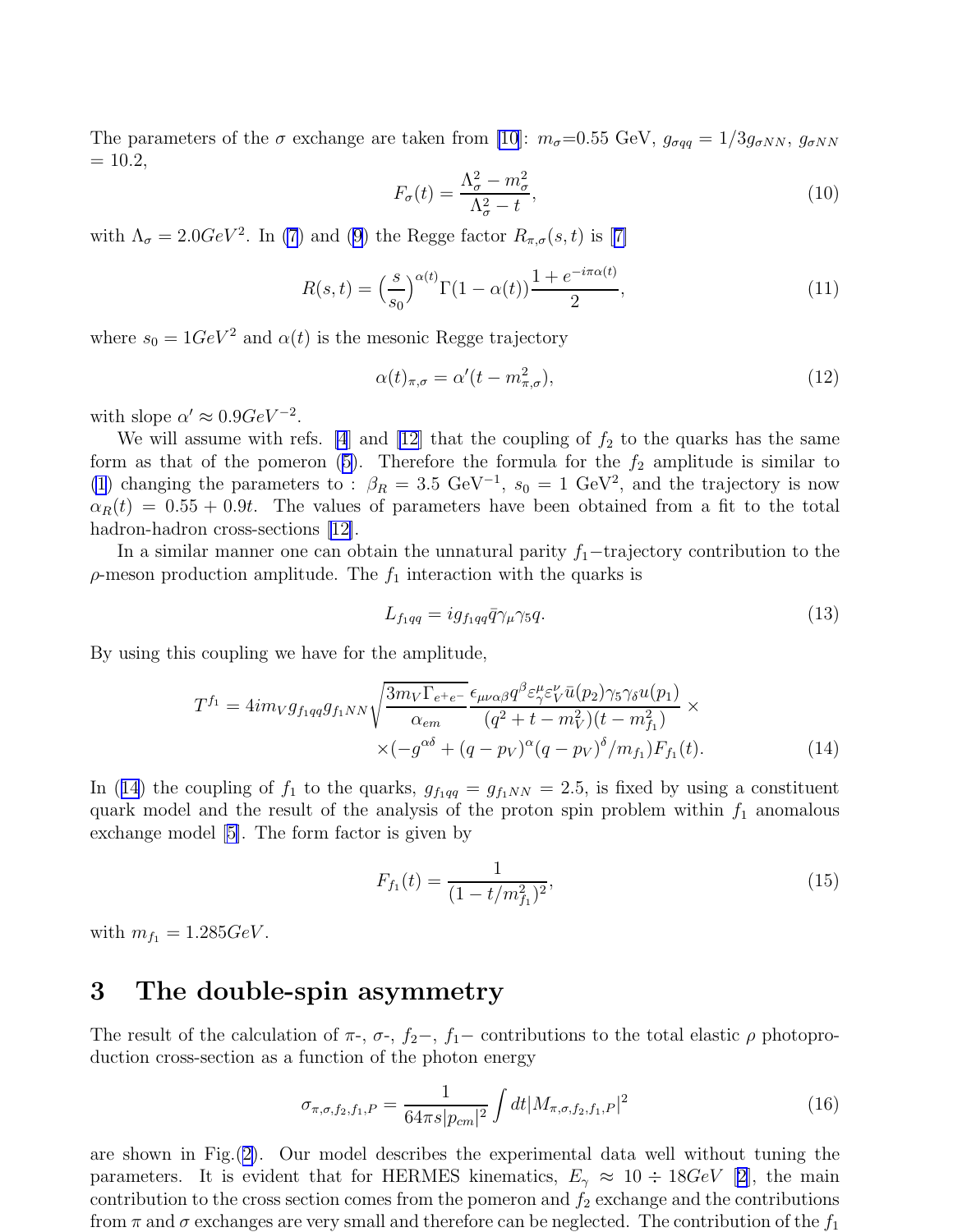<span id="page-4-0"></span>exchange near the  $\rho$  meson production threshold is smaller then the  $\pi$  and  $\sigma$  contributions. But due to the very high intercept, the  $f_1$  anomalous trajectory, has a non vanishing contribution at HERMES energies. Due to its unnatural parity and negative signature, the corresponding amplitude is proportional to the product of helicities of the photon and the proton. Therefore the interference of the  $f_1$  amplitude with the natural parity amplitudes leads to a nonzero double spin asymmetry,

$$
A_1 = \frac{\sigma_{1/2} - \sigma_{3/2}}{\sigma_{1/2} + \sigma_{3/2}},\tag{17}
$$

where  $\sigma_{1/2,3/2}$  are the cross-sections for  $\rho$ -meson production from different photon-proton helicity states. Due to the large intercept  $\alpha_{f_1} \approx 1$  and negative signature, the amplitude of the  $f_1$ exchange is real with high accuracy. Therefore one can expect that its interference with the nearly imaginary pomeron amplitude is very small and its contribution to the double-spin asymmetry is also small. At the same time the  $f_2$  amplitude contains a significant real part and, as consequence, the main contribution to the double-spin asymmetry should come from the interference between the  $f_2$  and the  $f_1$  exchanges.

Within our model all amplitudes have the same  $Q^2$  dependence and therefore the doublespin asymmetry does not depend on the value of  $Q^2$ . In Fig.3 we compare the contribution to the asymmetry from the  $f_1$ -pomeron (dotted line),  $f_1$ - $f_2$  (dashed-dot line) interferences and the total result (solid line) with HERMES data for an average photon virtuality  $\langle Q^2 \rangle = 1.7 \text{ GeV}^2$ . Inthe same figure we show the result for a slightly different set of  $f_2$  trajectory parameters [[14\]](#page-6-0) by a dashed line. As one can see, the contribution of the  $f_1$ -pomeron interference is negative and rather small. The main contribution comes, as it was to be expected, from the  $f_2-f_1$ interference and the total contribution explains the HERMES data within error bars.



Figure 2: Contributions of hadronic exchanges to the total elastic cross section of  $\rho$  meson photoproduction. The experimental data are taken from [\[15](#page-6-0)].



Figure 3: The calculated transverse double-spin asymmetry for  $\rho$ -meson electromagnetic production compared with the experimental data from HERMES. The solid line corresponds to pomeron-reggeon fit of [\[12](#page-6-0)]; the dashed line is for the fit of ref.[\[14\]](#page-6-0). The dotted line shows the contribution of the  $f_1$ -pomeron interference for the parameters from first fit [\[12](#page-6-0)].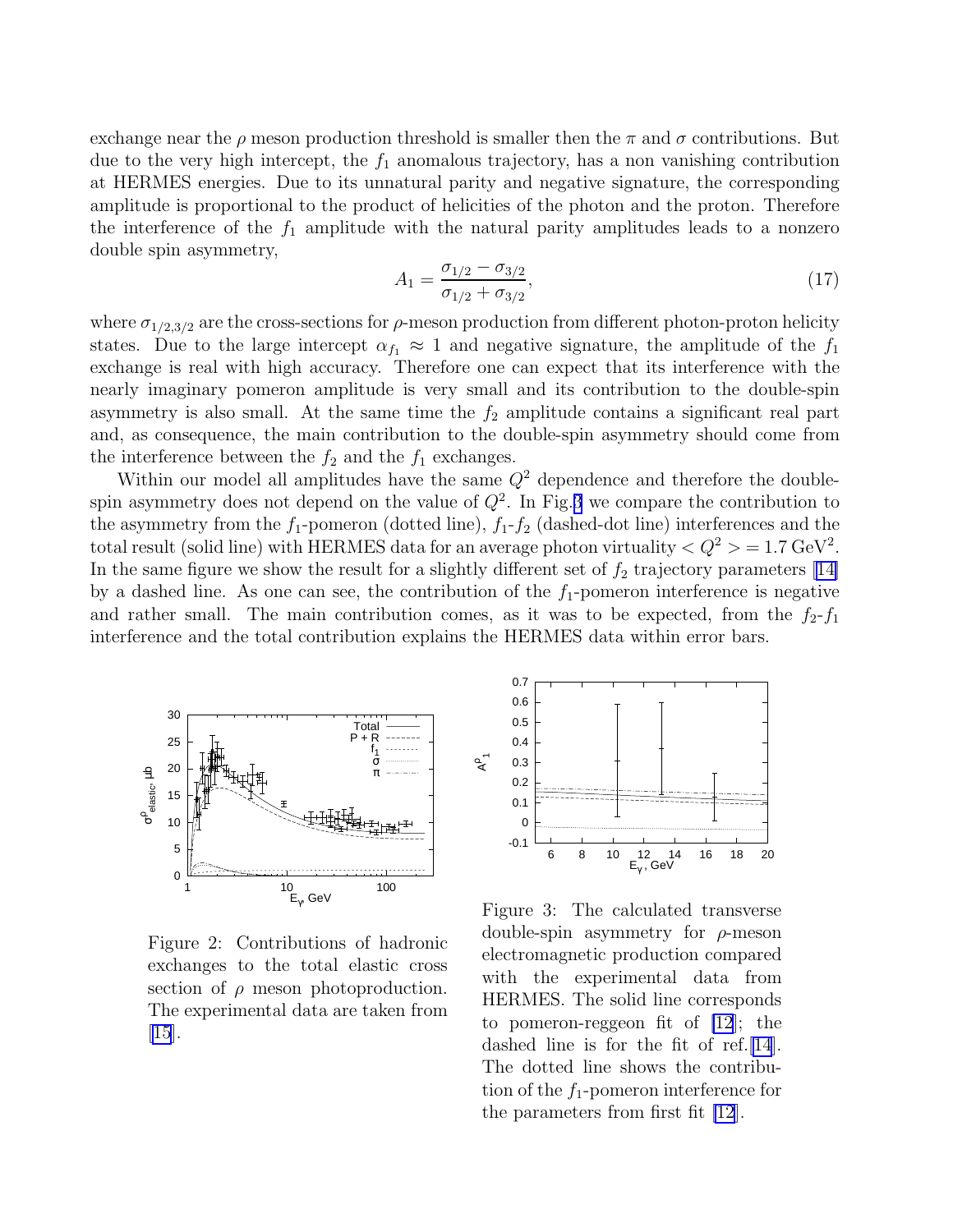### <span id="page-5-0"></span>4 Conclusion

We propose a new mechanism to explain the double-spin asymmetry in  $\rho$ -meson electromagnetic production off the nucleon at intermediate energies. This mechanism is related to the existence of a new anomalous unnatural parity, negative signature  $f_1$  Regge trajectory which was introduced recently in [5] to explain features of diffractive reactions at large momentum transfers and the anomalous behavior of the spin-dependent structure function  $g_1(x, Q^2)$ . The interference of the  $f_1$  exchange with the natural parity  $f_2$  secondary reggeon exchange gives the very large contribution to the double spin asymmetry. The calculated value for the total asymmetry is  $A_1 \approx 10 - 15\%$ , which is compatible with the measured value 24±11%. For  $\phi$ and  $J/\Psi$  – mesons the main contribution to the double-spin asymmetry should come from interference of pomeron and the  $f_1$  trajectory, because the  $f_2$  couplings with these mesons vanish in OZI limit. Therefore one can expect small and negative double-spin asymmetries for both mesons.

We have shown that the  $f_1$  anomalous exchange gives the biggest contribution to the spindependent cross sections of vector meson production, not only at very large energies [6], but also in intermediate energy range.

### Acknowledgements

We are grateful to A.Borissov and K.Lipka for useful discussion. This work was partially supported by SEUI-BFM2001-0262 , RFBR-01-02-16431, INTAS-2000-366 grants and BK21 and Heisenberg-Landau programs. The work of AV, NK and DPM is also supported in part by KOSEF 199-2-111-005-5 and KRF 2001-015-DP0085.

## References

- [1] R.L.Jaffe, [hep-ph/0101280](http://arxiv.org/abs/hep-ph/0101280).
- [2] A. Airapetian et al. [HERMES Collaboration], Phys. Lett. B513, 301 (2001).
- [3] B. Friman and M. Soyeur, Nucl. Phys. A600, 477 (1996). Y. Oh, A. I. Titov and T. S. Lee, [nucl-th/0004055.](http://arxiv.org/abs/nucl-th/0004055)
- [4] J. M. Laget and R. Mendez-Galain, Nucl. Phys. A581, 397 (1995), J. M. Laget, Phys. Lett. B489, 313 (2000).
- [5] N. I. Kochelev, D. P. Min, Y. Oh, V. Vento and A. V. Vinnikov, Phys. Rev. D61, 094008  $(2000).$
- [6] Y. Oh, N. I. Kochelev, D. P. Min, V. Vento and A. V. Vinnikov, Phys. Rev. D62, 017504  $(2000).$
- [7] M. Guidal, J. M. Laget and M. Vanderhaeghen, Nucl. Phys. A627, 645 (1997).
- [8] N. I. Kochelev and V. Vento, Phys. Lett. B515, 375 (2001); [hep-ph/0110268.](http://arxiv.org/abs/hep-ph/0110268)
- [9] V. G. Stoks, R. Timmermans and J. J. de Swart, Phys. Rev. C47, 512 (1993).
- [10] R. Machleidt, Adv. Nucl. Phys. 19, 189 (1989).